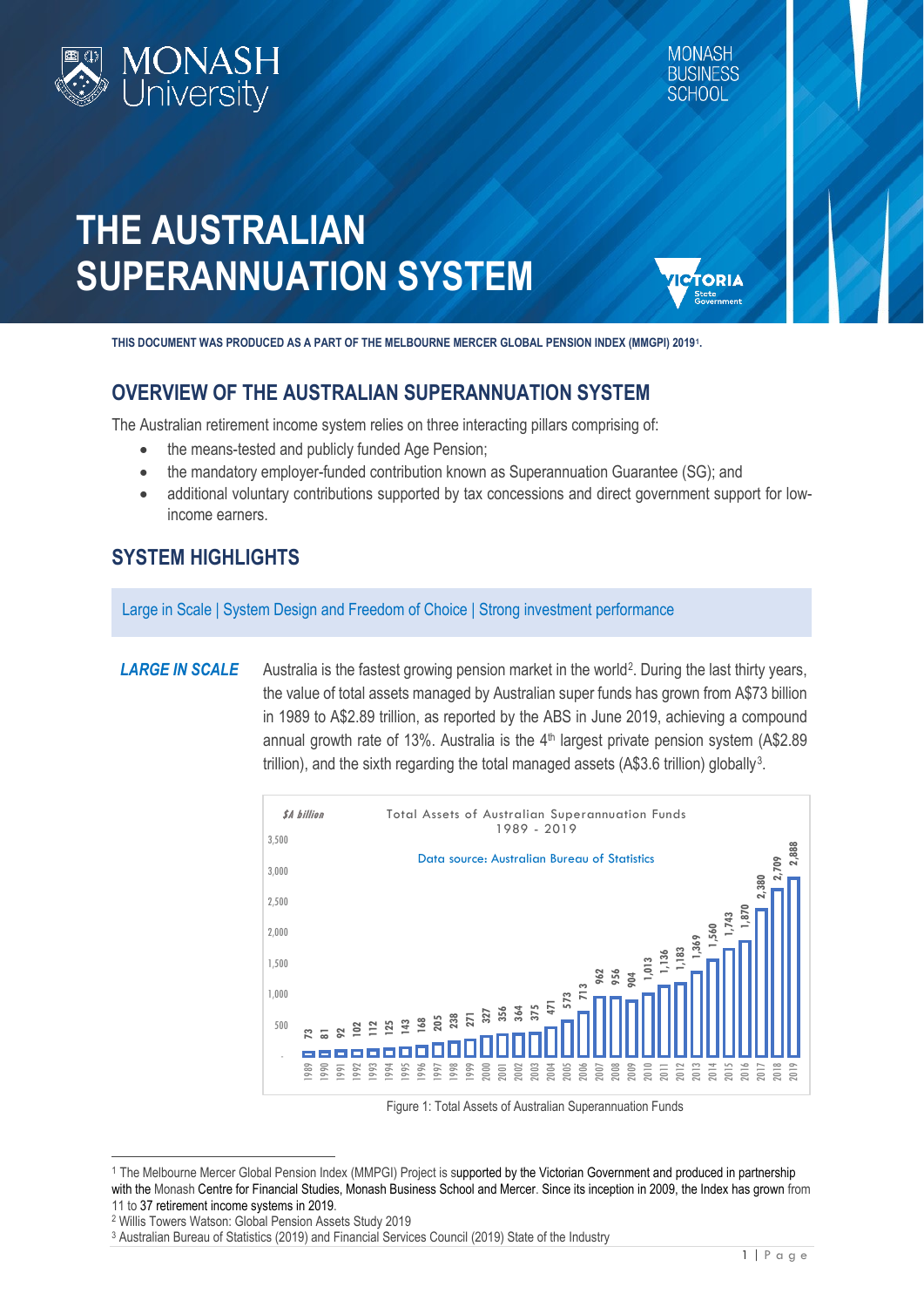



Based on OECD's figures, Australia's pension assets to GDP ratio increased from 79% in 2010 to 137% in 2019[4](#page-1-0) while the average ratio of pension assets to GDP of the world's 22 largest pension markets in 2019, reported by Willis Towers Watson, was 60%<sup>5</sup>. Australia is also among the largest pension markets included in the Melbourne Mercer Global Pension Index (MMGPI)<sup>i</sup>.



Figure 2: Pension Assets as a Percentage of GDP of MMGPI Pension Systems

The growth of pension assets as a share of GDP of Australia is keeping pace with that of the others in the top seven pension markets of the world, P7, as identified by Willis Towers Watson<sup>6</sup>. From 2009 to 2019, while the growth of pension assets of non-P7 MMGPI systems has been relatively modest, from 23% to 36% of GDP, the relative size pension assets to GDP of the P7 markets has almost doubled.



Figure 3: Pension Assets of MMGPI Systems

<span id="page-1-0"></span>MMGPI dataset from 2010 - 2018

<span id="page-1-1"></span>Willis Towers Watson: Global Pension Assets Study - 2019

<span id="page-1-2"></span><sup>&</sup>lt;sup>6</sup> According to Willis Towers Watson (2019), in the Global Pension Assets Study, the seven largest pension markets in the world, in terms of pension assets, are Australia, Canada, Japan, the Netherlands, Switzerland, the UK and the US, with the total assets of USD36.6 trillion.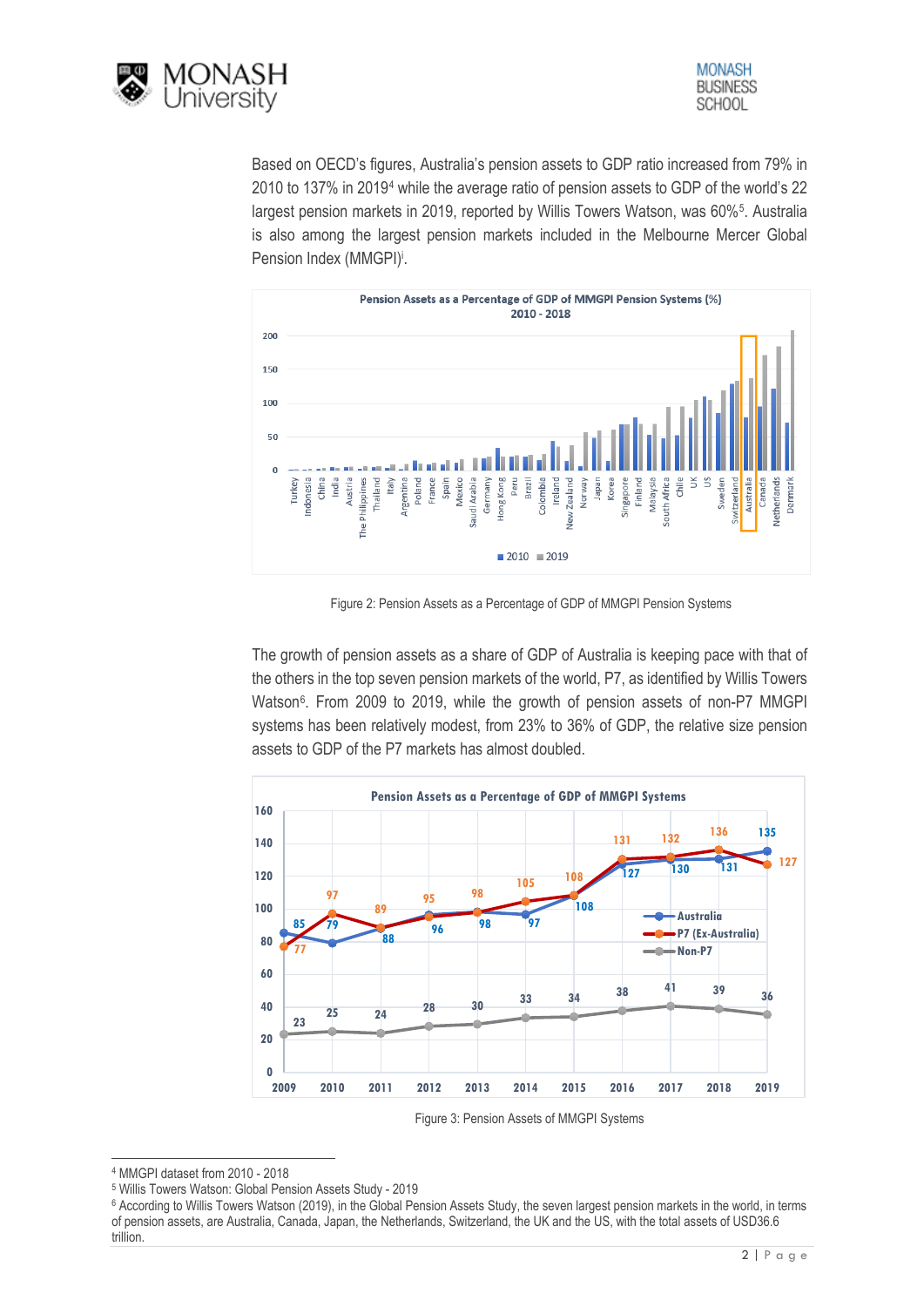

#### *SYSTEM DESIGN Superannuation Guarantee*

The highlight of the Australian pension system is the Superannuation Guarantee (SG) and the freedom of choice the system provides. Fueling the growth of the Australian system is the mandatory employer SG contribution, introduced in 1992, together with a variety of other tax-advantaged voluntary contribution schemes. The current SG rate is 9.5%, which is expected to increase to 12% by 2025. After more than 25 years, great wealth has been accumulated in the system to serve Australian's evolving retirement needs and support the resilience of the financial system and overall growth of the Australian economy.

### *Freedom of Choice*

The Australian system allows individuals to choose between the recommended default selection, MySuper product, and other investment options with different risk profiles and investment strategies provided by superannuation funds. The option of a self-managed super fund (SMSF) is also available to those want to self-manage their retirement savings. At the end of June 2019, the total assets in MySuper products were \$755.9 billion, representing  $26.3\%$  of the total super assets<sup>7</sup> where as SMSFs' assets were A\$747.6 billion belonging to 599,678 funds<sup>8</sup>, see Figure 4.



Figure 4: MySuper and SMSFs' Assets

1

<span id="page-2-1"></span><span id="page-2-0"></span><sup>7</sup> Financial Services Council (2019) State of the Industry

<sup>8</sup> APRA: Statistics - Quarterly Superannuation Performance, June 2019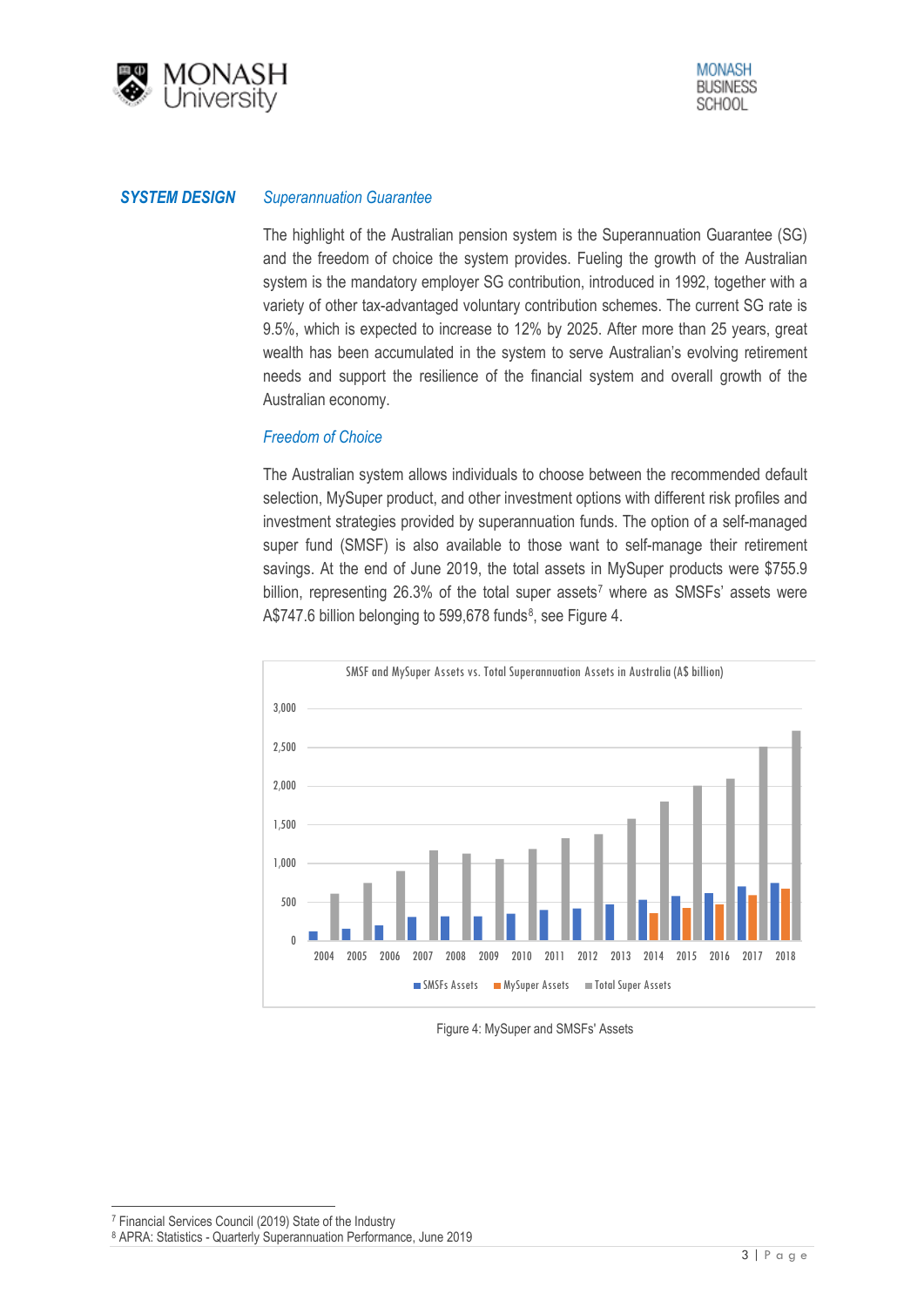



## *STRONG INVESTMENT PERFORMANCE IN RECENT YEARS*

According to the statistics released by the OECD, 2018 has been a good year for Australian superannuation funds, delivering 5.9% of real investment rates of return, the best performance among all MMGPI systems. Strong investment performance of the funds has been driven by a strong domestic economy and a high level of growth assets held by Australian funds.

In terms of the real annual net rate of return of funded and private pension arrangements, as reported by OECD, during the period from 2013 - 2018[9](#page-3-0), Australian funds have also delivered the top performance, as illustrated in Figure 5 below.



Figure 5: Investment returns of funded and private pension arrangements

# **MMGPI PENSION SYSTEMS**

1

Adequacy | Sustainability | Integrity | Size

Figure 6 reveals the position of the MMGPI pension systems on a four-dimension assessment of MMGPI pension systems in terms of adequacy, sustainability, integrity and size.

The median scores of adequacy and sustainability of MMGPI systems divide the space into four quadrants, with Quadrant 1 in the top right corner.

Ranked only after the Netherlands and Denmark in 2019, Australia belongs to Quadrant 1, with both *Adequacy* and *Sustainability* sub-scores higher than MMGPI-median. Most pension systems in Quadrant 1, including Australia, are relatively large in pension assets, indicated by the size of the dots, and have high integrity scores, reflected by the shades of red.

<span id="page-3-0"></span><sup>9</sup> Based on the geometric mean of the real annual rate of returns of funded and private pension arrangements of MMGPI pension systems for which data from OECD is available.